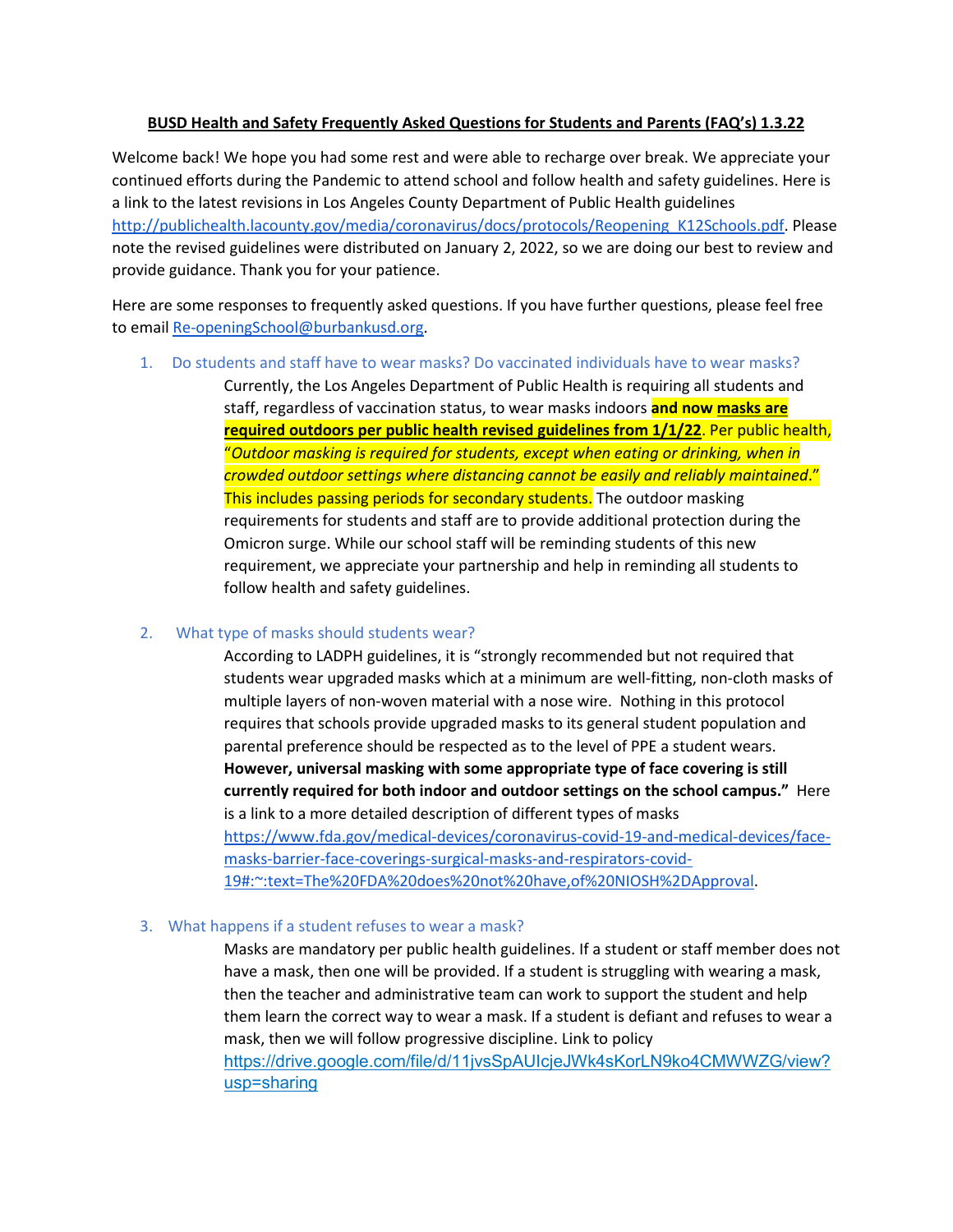We have been following these discipline policies and have held meetings with parents and students to enforce mask requirements. We understand that many students need reminders, but if a student is being defiant about health and safety protocols, then disciplinary measures may be required.

4. What if a student has special needs or has a medical condition that prevents them from wearing a mask?

> The Special Education Department has already reviewed students who may need accommodations and they have worked with site administration and staff to create a plan to assist the student. This group is very small in number, but if you have any concerns, please contact your administrative team or the special education team at your site. Please see our Mask Wearing Guidelines for Students in Special Education or who have medical conditions. Link to policy

<https://drive.google.com/file/d/1ZbOgfA2Oq2tP4yMoeX3P5yZVGKYjO6as/view>

### 5. Can students wear face shields?

.

Yes, but the student must wear a mask underneath the face shield or a drape.

### 6. Are teachers and staff required to get their booster?

The Covid-19 booster is not currently required for employment though the majority of our staff have been vaccinated. However, public health is recommending all employees get their booster for additional protection against the Omicron variant. **In addition, public health guidelines have changed and employees who are eligible for the booster, and have not received it, are required to quarantine for 5 days if exposed to a positive case.** The Board of Education and Superintendent are currently considering requiring the Booster vaccination for all employees. Booster appointments are readily available in our community<http://publichealth.lacounty.gov/acd/ncorona2019/vaccine/hcwsignup/>

### 7. What are new rules for quarantine if **a student is a close contact?**

According to LADPH, if a close contact (student exposed to a positive case for 15 minutes or more over a 24 hour period) is vaccinated and boostered and has no symptoms and is fever free for 24 hours, **the student does not need to be quarantined. However, LADPH is recommending students get a diagnostic/viral test.** Students would not need to quarantine prior to Day 5 if they are fully vaccinated and boostered and asymptomatic. Students or parents can provide a photo of their negative test to their school nurse. We are also sending out additional BUSD testing clinic information to parents, students and staff.

**If students are not fully vaccinated or boostered, and are deemed close contacts, they will need to quarantine for 5 days, be asymptomatic and then take a negative viral/antigen test on Day 5 or after (not before) to return.**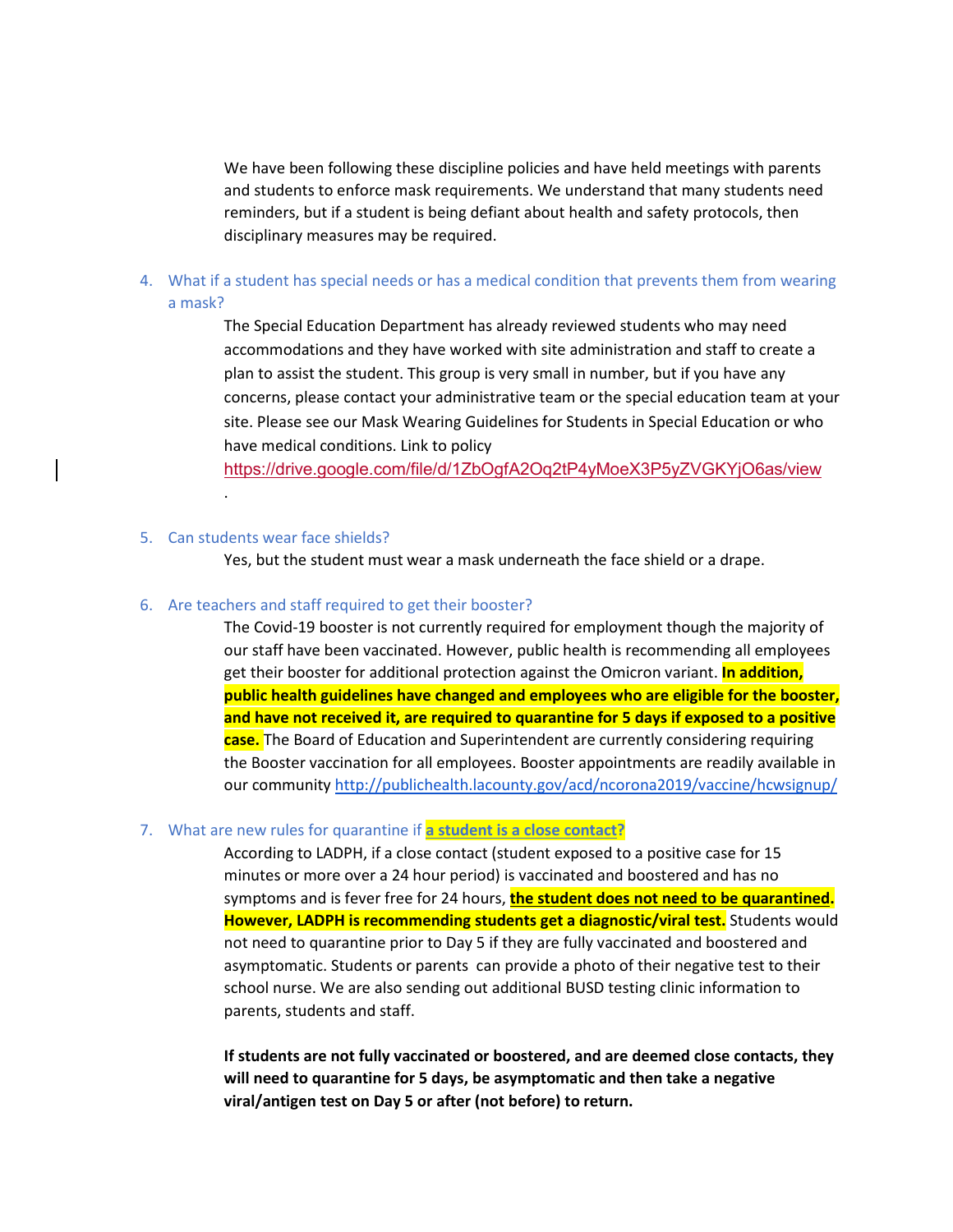**\*Close contacts who are unvaccinated and asymptomatic, will be able to return to school or work on Day 6 with a negative viral test (home tests are acceptable). The negative test must be completed on Day 5 and not before. We are also adding testing clinics at both high schools Monday through Thursday so any exposed, asymptomatic employees or students may use our testing sites to get their Day 5 test. Please note that students who have had or have symptoms may not use the BUSD testing clinics.**

### 8. If a student tests positive, do they need to isolate? **What if they are vaccinated and boostered?**

Yes. If a student tests positive, they must isolate for 5 days **regardless of vaccination status, booster status and symptoms**. According to LADPH, if a student is vaccinated and boostered and has no symptoms, or symptoms are improving and the student is fever free for 24 hours, they may return on Day 6 with a negative diagnostic/viral test/home test from Day 5 (not before). If the student tests positive on Day 5, then they need to remain in isolation until they receive a negative test or they complete a 10 day isolation and symptoms are improving or gone.

Please provide a photo or test results to your school nurse and/or immediate supervisor to return to school. **Students who initially test positive and have symptoms, may not use the BUSD testing clinics.** 

- 9. If a student contracts Covid or a student is placed on quarantine, will the absence be excused? Yes, students will be excused for absences related to Covid or quarantine.
- 10. What are the daily cleaning guidelines for schools?

Link to Daily Cleaning Guidelines [https://www.burbankusd.org/Page/3080.](https://www.burbankusd.org/Page/3080)

## 11. What supplies are available in classrooms?

BUSD has provided masks, gloves, hand sanitizer, wipes, partitions where needed, signs, bottle fillers (replaced drinking fountains), and additional equipment for nurses and special education classrooms. Facilities and principals will be working to ensure that hand sanitizing stations are filled and supplies are readily available.

## 12. Have air filters been upgraded?

During Distance Learning, our facilities team was hard at work outfitting school buildings and classrooms with MERV13 filters. All sites have MERV13 filters, which is a high-grade filter system[. https://www.burbankusd.org/Page/3210](https://www.burbankusd.org/Page/3210)

### 13. Will doors and windows be open?

MERV13 filters are similar in quality to what is installed in hospitals. Our ventilation system brings in air from the outside to ventilate rooms. When teachers open windows and doors, it can undermine the quality of how the ventilation system works. Facilities recommends keeping doors and windows closed to help facilitate the ventilation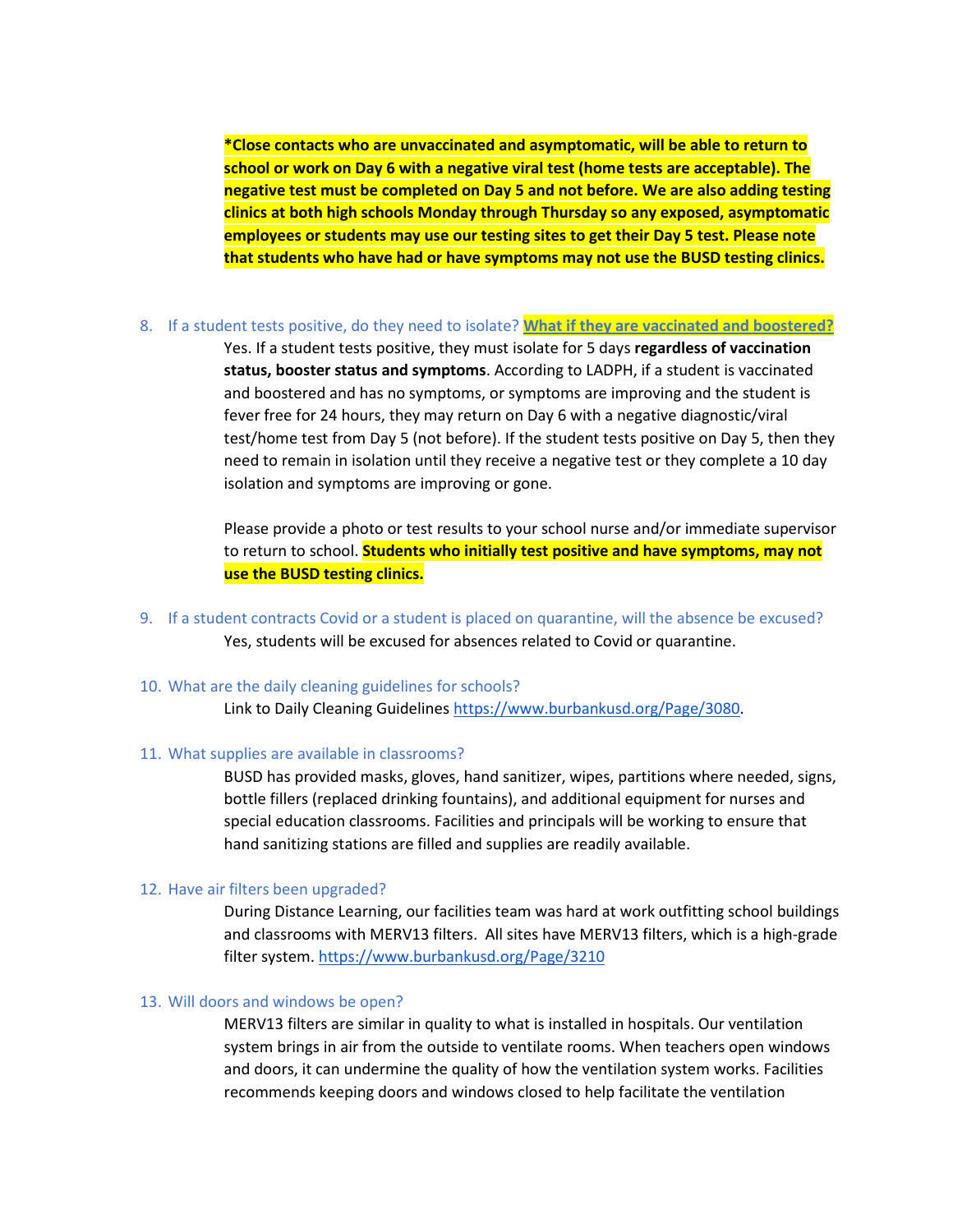system. However, if employees prefer to leave windows and doors open, they are welcome to do so.

### 14. Can students use the playground equipment?

Yes. Students should wash their hands, use hand sanitizer and maintain physical distancing on the playground equipment. Students should wear masks outside.

### 15. Can students take independent study?

According to the State of California, "parents can request individualized study for a pupil whose health would be put at risk by in-person instruction, as determined by the parent or guardian of the pupil."

Secondary - ILA is really meant for students wanting independent study for a semester or longer. Students grades 7-12 can sign up for more information. [https://docs.google.com/forms/d/e/1FAIpQLSdQndDLx4mgLnlfFDSsJsoqz3GXQTPqYyc6](https://docs.google.com/forms/d/e/1FAIpQLSdQndDLx4mgLnlfFDSsJsoqz3GXQTPqYyc6_xyTCfuoxvq8Fw/viewform) [\\_xyTCfuoxvq8Fw/viewform](https://docs.google.com/forms/d/e/1FAIpQLSdQndDLx4mgLnlfFDSsJsoqz3GXQTPqYyc6_xyTCfuoxvq8Fw/viewform)

**\*If you are interested in independent study due to concerns over Omicron, please contact your site administrator/principal.**

## 16. Will students receive home tests?

Home tests are being delivered today to BUSD and sites will be distributing them on Wednesday. Each K-12 student will receive 2 home tests. More information will be sent. Here is a link to the public health video on how to conduct the home tests [http://bit.ly/COVID-self-swab.](http://bit.ly/COVID-self-swab)

## 17. Where can students get tested? (As long as they are asymptomatic and have not tested positive during the past two weeks)

Tuesday, January 4, 2022 at JBHS from 2-8pm Wednesday, January 5, 2022 at Dolores Huerta MS from 2-8pm (auditorium lobby) Thursday, January 6, 2022 at Muir MiIddle School from 2-8pm (auditorium)

\*Link for testing registration [REGISTRATION](https://us-east-2.protection.sophos.com/?d=formdr.com&u=aHR0cHM6Ly9hcHAuZm9ybWRyLmNvbS9wcmFjdGljZS9NVFUyTmpNPS9mb3JtL0wwTDd1SERSX21uSWlLYkNweFlBcGdYVXVhOWFyN2F2&i=NWVhMGI5Y2JiMDIzNGIxMTk2NTMwZDYy&t=TXZ4N0Y0dGFQQWMzdWlUa2E3RnZ3RmFSOE5GTTcvNGdxZ0QwbXF1UGhkND0=&h=021447b90c57440f819beb79a1e29956)

### 18. Is there a travel advisory?

<https://www.cdph.ca.gov/programs/CID/DCDC/pages/COVID-19/Travel-Advisory.aspx>

### 19. Will students and staff need to wear masks in the hallways?

Students and staff must wear masks at all times both inside and outside.

### 20. Will nutrition and lunch be served?

Yes, our BUSD Food Services will provide nutrition and lunch on our school campuses.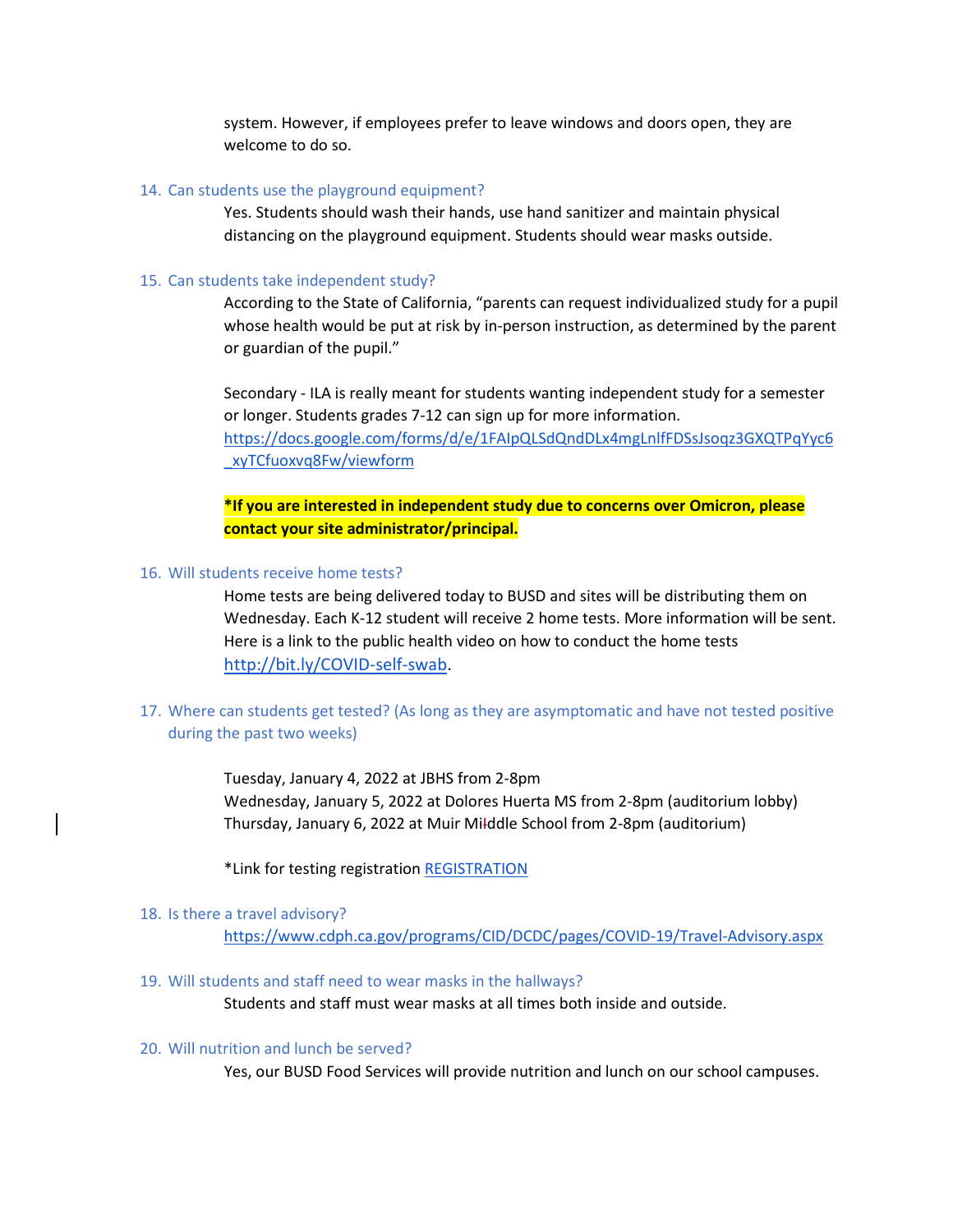### 21. What do I do if I am concerned that health and safety protocols are being violated?

First talk to your student's teacher or site administration if there is a concern. Then, feel free to call the We-Tip hotline at 1-800-873-7283 or email [stacycashman@burbankusd.org](mailto:stacycashman@burbankusd.org) or [Re-openingSchool@burbankusd.org.](mailto:Re-openingSchool@burbankusd.org) These reports go to Stacy Cashman in Student Services. We also encourage students and parents to visit the BUSD website for detailed information on Reopening, Resources and Covid-19 Public Health and Safety Guidelines.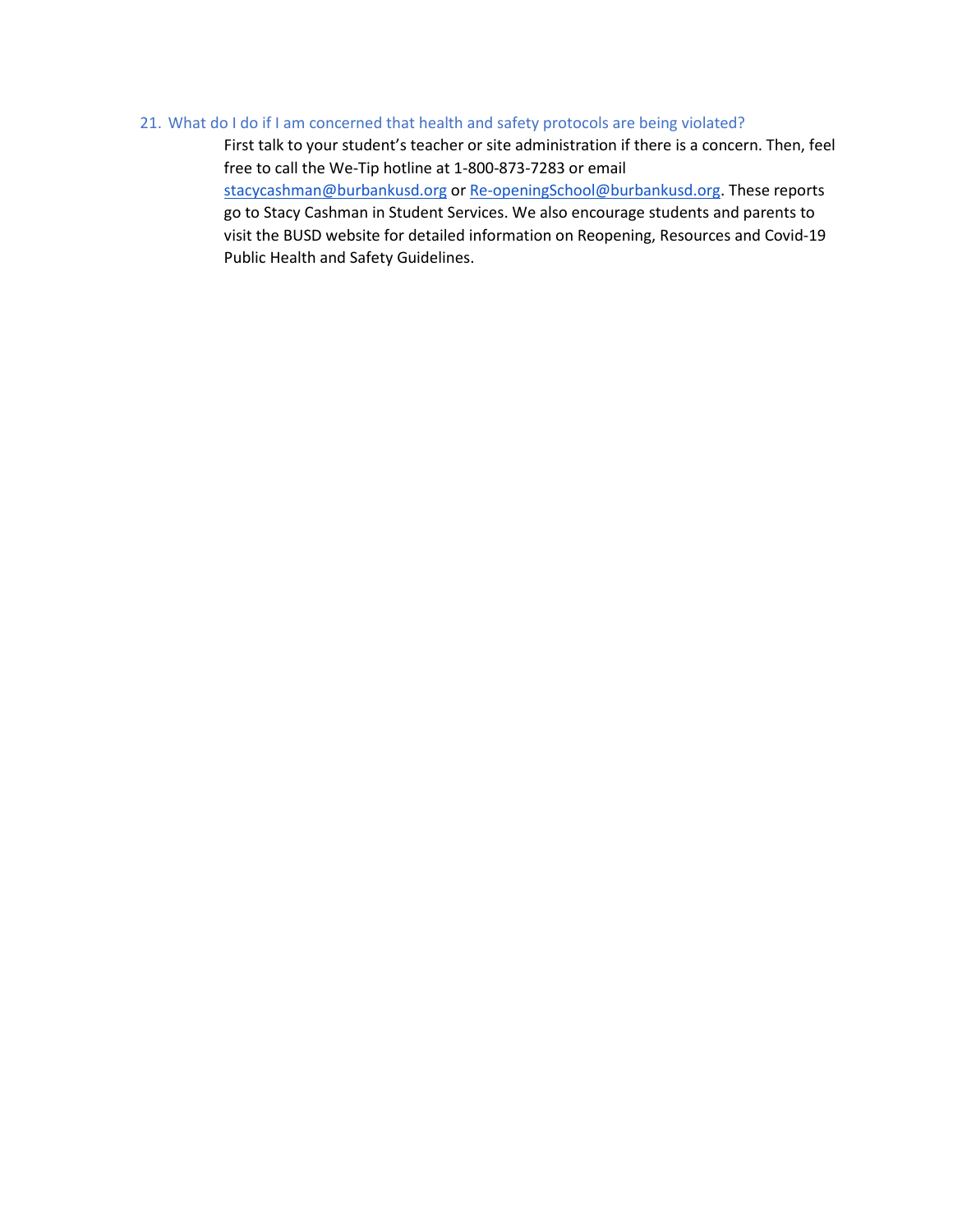# Առողջապահության և անվտանգության վերաբերյալ հաճախակի տրվող հարցեր (FAQ's) ԲԴՄՇ-ի աշակերտների և ծնողների համար 1.3.22

Բարի գալուստ: Հուսով ենք, որ դուք լավ հանգստացաք ձմեռային արձակուրդների ընթացքում: Մենք շարունակում ենք գնահատել ձեր շարունակական ջանքերը համաճարակի ընթացքում դպրոց հաճախելու և առողջապահական ու անվտանգության կանոններին հետևելու համար: Ահա Լոս Անջելեսի գավառի առողջապահական գրասենյակի ամենավերջին հրահանգների հղումը.

[http://publichealth.lacounty.gov/media/coronavirus/docs/protocols/Reopening\\_K12Schools.pdf.](http://publichealth.lacounty.gov/media/coronavirus/docs/protocols/Reopening_K12Schools.pdf) Խնդրում ենք նշել, որ վերանայված հրահանգները հրապարակվել են 2022 թվականի հունվարի 2-ին և փորձում ենք վերանայել և հատկացնել դրանք ձեզ համար: Շնորհակալություն ձեր համբերատարության համար:

Ահա հաճախակի տրվող մի քանի հարցերի պատասխանները: Հավելյալ հարցեր ունենալու դեպքում, խնդրում ենք նամակ ուղարկել [Re-openingSchool@burbankusd.org](mailto:Re-openingSchool@burbankusd.org) հասցեին:

1. Պարտադիր է՞, որ աշակերտներն ու աշխատակազմը դիմակ կրի: Պարտադիր է՞, որ պատվաստանյութ ստացած անհատները դիմակ կրեն:

Ներկայումս, Լոս Անջելեսի հանրային առողջապահության գրասենյակը պարտադրում է բոլոր աշակերտներին և աշխատակազմին, անկախ պատվաստանյութի կարգավիճակից, ներսում դիմակ կրել <mark>և այժմ <u>դիմակ պետ</u>ք</mark> <u>է կրել նաև դրւսում, ըստ հանրային առողջապահության 2022 թվականի</u> <mark>հունվարի 1-ին վերանայված հրահանգների։</mark> Ըստ հանրային <mark>առողջապահության. *«Դրսում դիմակ կրելը պարտադիր է աշակերտների*</mark> համար, բացի ուտելու և խմելու ժամանակ, երբ գտնվում են մարդաշատ բացօդյա վայրում, որտեղ հեռավորության հեշտությամբ և հուսլիորեն պահպանումը անհնար է»: Սա ընդգրկում է այն ժամանակաշրջանը, երբ միջնակարգ դպրոցի աշակերտները դասամիջին անցնում եմ մեկ <mark>դասասենյակից մյուսը։</mark> Աշակերտների և աշխատակազմի դրսում դիմակ կրելու պահանջը լրացուցիչ պաշտպանություն կհատկացնի Օմիկրոն տիպի վարակի տարածման ընթացքում: Մինչդեռ դպրոցների մեր աշխատակիցները կհիշեցնեն աշակերտներին դիմակ կրել, մենք ցանկանում ենք նաև դուք հիշեցնեք նրանց հետևել առողջապահության և անվտանգության կանոններին:

# 2. Ինչպիսի՞ դիմակ պետք է կրեն աշակերտները:

Ըստ Լոս Անջելեսի հանրային առողջապահական գրասենյակի (LADPH) հրահանգների, «խստորեն առաջարկվում է, բայց պարտադիր չէ, որ աշակերտները կրեն արդիականացված դիմակներ, բայց դրանք պետք է լավ տեղադրված լինեն քթի վրա՝ ունենան մետաղալար և լինեն բազմաշերտ ոչ հյուսված նյութից: Այս օրենքը չի պահանջում դպրոցներին այդպիսի դիմակներ տրամադրել աշակերտներին և ծնողների նախապատվությունը պետք է հաշվի առնել, թե ինչպիսի անհատական պաշտպանության սարք (PPE) կրի աշակերտը: Այնուամենայնիվ, համընդհանուր դիմակավորումը դեմքի ծածկույթի որոշ համապատասխան տեսակով դեռևս պահանջվում է կրել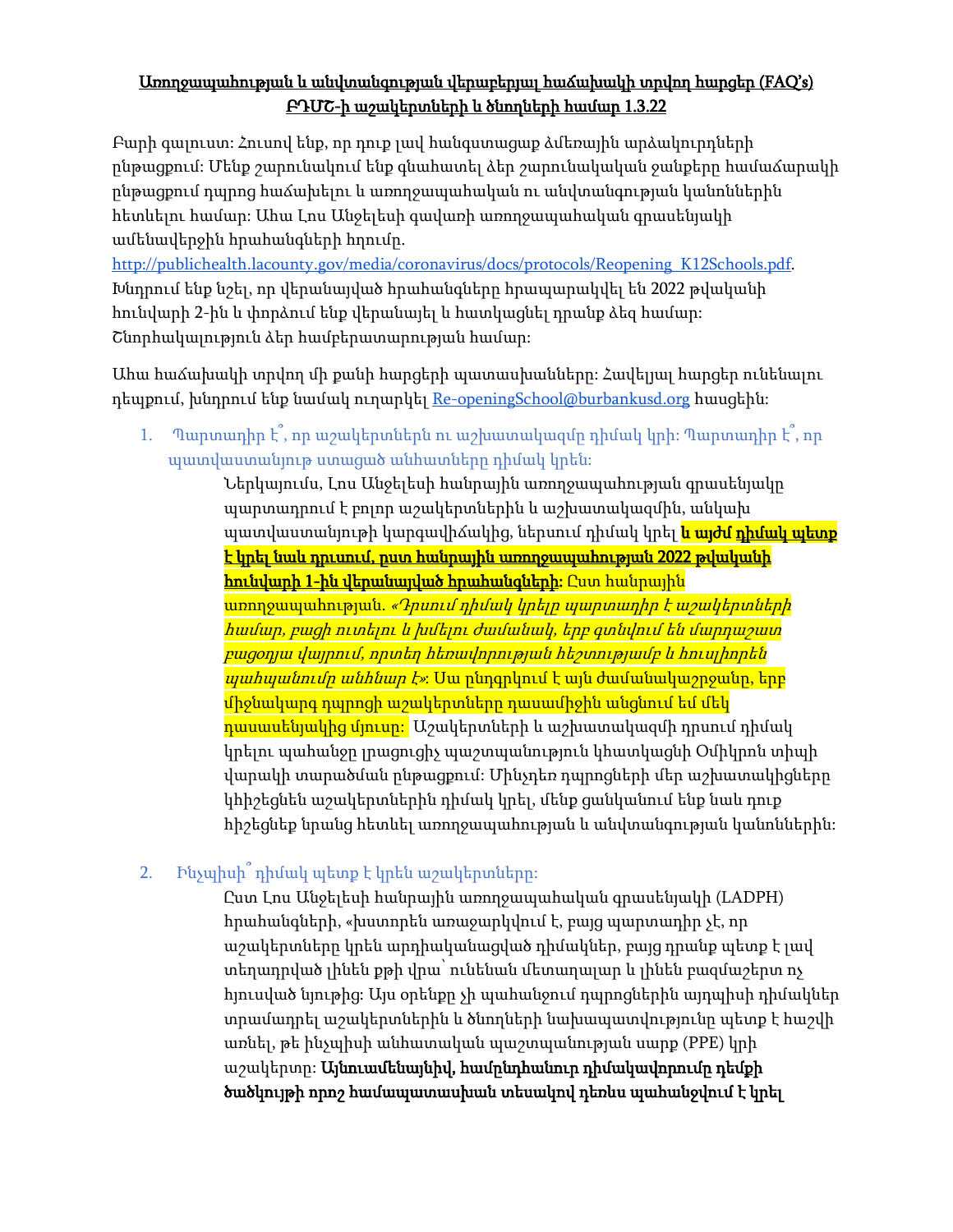դպրոցի ներսում և դրսում»: Ահա դիմակների տեսակների նկարագրի հղումը. [https://www.fda.gov/medical-devices/coronavirus-covid-19-and-medical](https://www.fda.gov/medical-devices/coronavirus-covid-19-and-medical-devices/face-masks-barrier-face-coverings-surgical-masks-and-respirators-covid-19#:%7E:text=The%20FDA%20does%20not%20have,of%20NIOSH%2DApproval)[devices/face-masks-barrier-face-coverings-surgical-masks-and-respirators-covid-](https://www.fda.gov/medical-devices/coronavirus-covid-19-and-medical-devices/face-masks-barrier-face-coverings-surgical-masks-and-respirators-covid-19#:%7E:text=The%20FDA%20does%20not%20have,of%20NIOSH%2DApproval)[19#:~:text=The%20FDA%20does%20not%20have,of%20NIOSH%2DApproval.](https://www.fda.gov/medical-devices/coronavirus-covid-19-and-medical-devices/face-masks-barrier-face-coverings-surgical-masks-and-respirators-covid-19#:%7E:text=The%20FDA%20does%20not%20have,of%20NIOSH%2DApproval)

# 3. Ի՞նչ կպատահի, երբ աշակերտը հրաժարվի դիմակ կրել:

Ըստ հանրային առողջապահության հրահանգների դիմակ կրելը պարտադիր է: Եթե աշակերտը կամ աշխատակիցը դիմակ չունի, ապա այն կտրամադրվի նրա համար: Եթե աշակերտը դժվարանում է դիմակ կրել, ապա ուսուցիչը կամ ադմինիստրատորը կաջակցի նրան և կօգնի ճիշտ կերպ կրել դիմակ: Եթե աշակերտը չի ենթարկվում և հրաժարվում է դիմակ կրել, ապա նա կենթարկվի կարգապահական օրենքների կիրառմանը: Ահա կանոնների հղումը. <https://drive.google.com/file/d/11jvsSpAUIcjeJWk4sKorLN9ko4CMWWZG/view?usp=sharing> English

Մենք կիրառում ենք կարգապահական այս կանոնները և հանդիպել ենք ծնողների և աշակերտների հետ դիմակ կրելու պահանջները կիրառելու համար: Մենք հասկանում ենք, որ աշակերտներին հարկավոր է հիշեցնել, բայց եթե նա չենթարկվի առողջապահության և անվտանգության կանոններին, ապա կպահանջվի կարգապահական միջոցներ կիրառել:

4. Ի՞նչ կպատահի, եթե աշակերտը հատուկ կարիքների տեր է կամ առողջապահական խնդիրները թույլ չեն տալիս նրան դիմակ կրել:

> Հատուկ ուսուցման բաժինն արդեն հաշվի է առել այն աշակերտներին, որոնց հարմարություններ են հարկավոր և արդեն աշխատել են ադմինիստրացիայի և աշխատակազմի հետ մշակելու պլան այդ աշակերտներին օգնելու համար: Այդ աշակերտների թիվը շատ ցածր է, բայց եթե մտահոգված եք, խնդրում ենք դիմել դպրոցի հատուկ ուսուցման թիմին: Խնդրում ենք օգտվել Հատուկ ուսուցման կամ առողջական խնդիրներ ունեցող աշակերտների դիմակ կրելու հրահանգներից: Ահա կանոնների հղումը.

[https://drive.google.com/file/d/1hYKINoa5V7A4ZSXJ-U9aiErvjDh4PqDM/view.](https://drive.google.com/file/d/1hYKINoa5V7A4ZSXJ-U9aiErvjDh4PqDM/view)

5. Կարո՞ղ են աշակերտները դեմքի վահան կրել (face shields):

Այո, բայց պետք է նաև դիմակ կամ քիթն ու բերանը ծածկող թաշկինակ կրել վահանի տակից:

6. Պարտադիր է՞, որ ուսուցիչներն ու աշխատակիցները խթանիչ սրսկում (booster) ստանան:

> Կորոնավիրուսի խթանիչ սրսկումը դեռ պարտադիր չէ, բայց աշխատակազմի մեծամասնությունն արդեն ստացել է այն: Այնուամենայնիվ, հանրային առողջապահության գրասենյակը խորհուրդ է տալիս բոլոր աշխատակազմին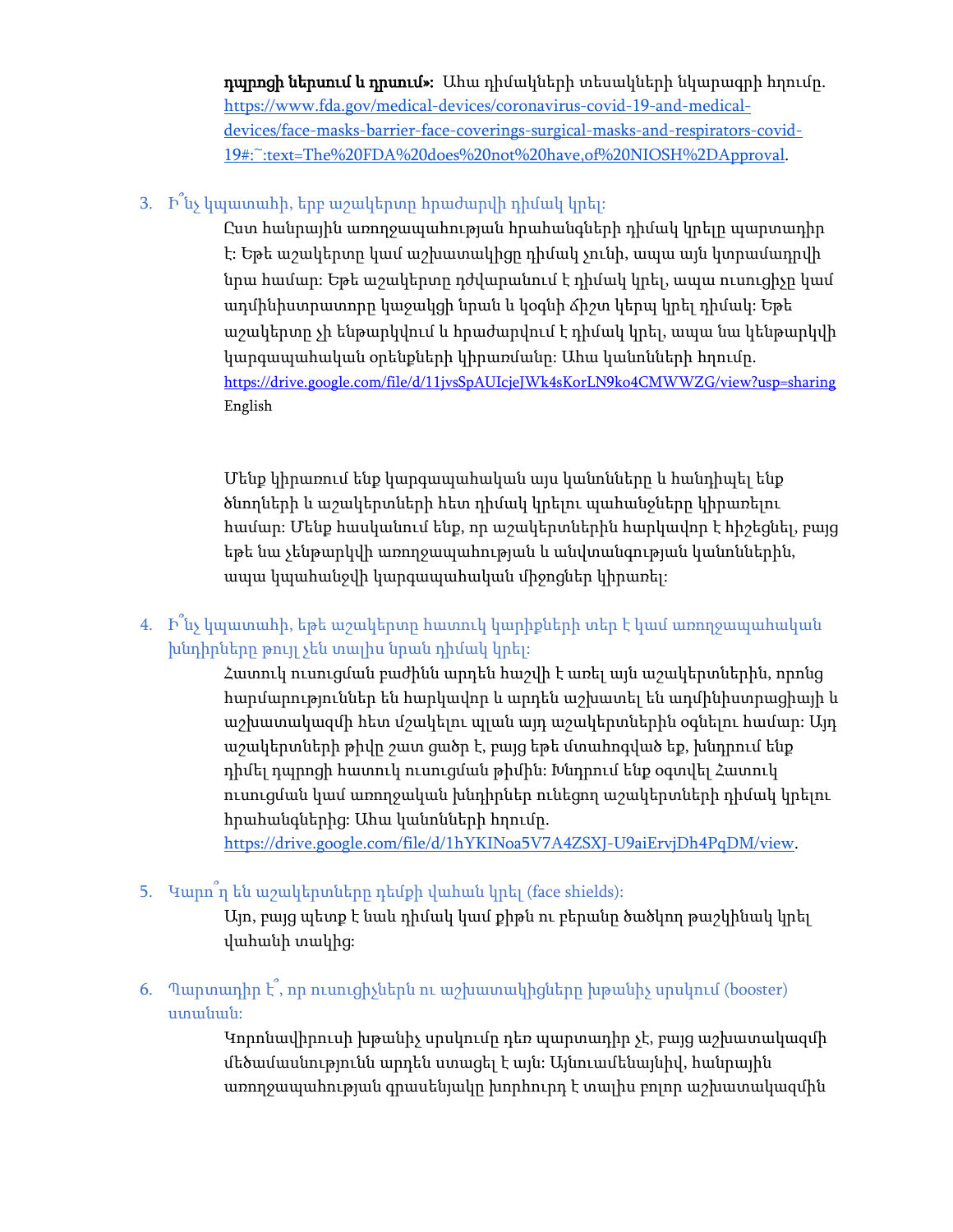լրացուցիչ պաշտպանություն ստանալ Օմիկրոն տարբերակից պաշտպանվելու համար։ <mark>Բացի դրանից, հանրային առողջապահության հրահանգները փոփովել</mark> են և աշխատակիցները, որոնց համար հասանելի է խթանիչ սրսկումը, բայց դեռ չեն ստացել, պետք է 5 օր մեկուսանան, եթե շփվել են հիվանդի հետ։ Կրթական գրասենյակն ու գերատեսուչը մտածում են այն մասին, որ խթանիչ սրսկումը պարտադիր դարձնեն աշխատակազմի համար: Խթանիչ սրսկումը ստանալու համար առկա են ժամադրություններ.

<http://publichealth.lacounty.gov/acd/ncorona2019/vaccine/hcwsignup/>

# 7. Որո<sup>՞</sup>նք են մեկուսացման նոր օրենքները, եթե <mark>աշակերտը շփվել է հիվանդի հետ։</mark>

Ըստ Լոս Անջելեսի հանրային առողջապահության գրասենյակի (LADPH), եթե շփված աշակերտը (24 ժամվա ընթացքում 15 րոպե կամ ավելի շփվել է հիվանդի հետ) ստացել է պատվաստանյութը և խթանիչ սրսկումը և ախտանշաններ չունի և 24 ժամ ջերմություն չի ունեցել, <mark>հարկավոր չէ</mark> մեկուսանալ: Այնուամենայնիվ, Լոս Անջելեսի հանրային առողջապահական գրասենյակը (LADPH) խորհուրդ է տալիս աշակերտին քննություն հանձնել: Աշակերտը չպետք է մեկուսանա մինչև 5-րդ օրը, եթե նա ամբողջովին պատվաստված է և խթանիչ սրսկումը ստացած և չունի աշխտանշաններ: Աշակերտները կամ ծնողները կարող են բացասական քննական արդյունքն ուղարկել դպրոցի բուժքրոջը: Ծնողներին, աշակերտներին և աշխատակազմին ենք ուղարկում ենք նաև տեղեկություն ԲԴՄՇ-ի քննության կլինիկաների մասին:

Եթե աշակերտը լիովին սրսկված չէ կամ խթանիչ սրսկումը ստացած չէ և շփվել է հիվանդի հետ, պետք է 5 օր մեկուսանա, ախտանշաններ չունենան և 5-րդ օրը կամ հետո (ոչ առաջ) քննություն հանձնեն (viral/antigen test) դպրոց վերադառնալու համար:

\*Չպատվաստված կամ ախտանշաններ չունեցող հիվանդի հետ շփված անհատները, կարող են վերադառնալ դպրոց կամ աշխատանքի 6-րդ օրը քննական (viral test) բացասական արդյունքի դեպքում (ընդունելի են տնային պայմաններում կատարված քննությունը): Բացասական քննությունը պետք է կատարված լինի 5-րդ օրը և ոչ շուտ: Քննական կլինիկա ենք հատկացնում երկու միջնակարգ դպրոցներում երկուշաբթիից մինչև հինգշաբթի, որպեսզի շփման մեջ մտած, ախտանշաններ չունեցող աշխատակիցները կամ աշակերտները կատարեն 5-րդ օրվա քննությունը: Խնդրում ենք նշել, որ ախտանշաններ ունեցող աշակերտները չեն կարող օգտվել ԲԴՄՇ-ի քննական կլինիկաներից:

8. Եթե աշակերտը դրական քննական արդյունք ստանա, հարկավո՞ր է, որ նա մեկուսանա։ <mark>Իսկ եթե նա պատվաստանյութ և խթանիչ սրսկումներն արդեն ստացե՞լ է։</mark> Այո, եթե աշակերտը դրական քննական արդյունք է ստացել, նա պետք է 5 օր մեկուսանա, անկախ պատվաստանյութի, խթանիչ սրսկման և ախտանշանների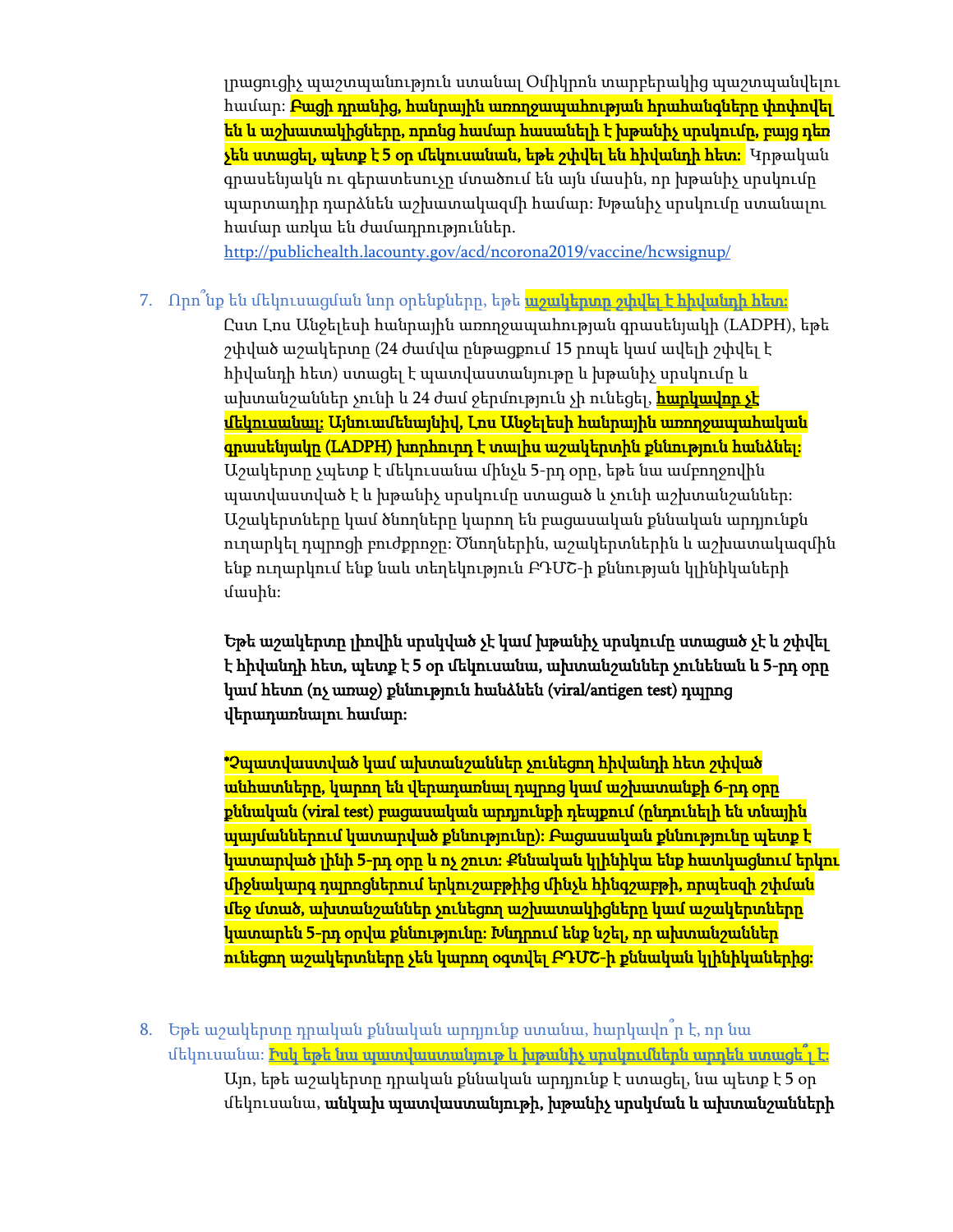կարգավիճակից: Ըստ Լոս Անջելեսի հանրային առողջապահության գրասենյակի (LADPH), եթե աշակերտը պատվաստանյութ և խթանիչ սրսկում է ստացել և ախտանշաններ չունի կամ ախտանշանները բարելավվել են և 24 ժամ ջերմություն չի ունեցել, պետք է դպրոց վերադառնա 6-րդ օրը բացասական քննության արդյունքի դեպքում, որը կատարվել է 5-րդ օրը (ցանկացած քննություն, բայց ոչ ավելի շուտ): Եթե 5-րդ օրը աշակերտը դրական քննական արդյունք է ստացել, ապա պետք է մեկուսանա մինչև բացասական քննական արդյունք ստանա կամ ավարտի 10 օրվա մեկուսացում և ախտանշաններն արդեն անցել են կամ բարելավվում են:

Խնդրում ենք քննության արդյունքը կամ դրա լուսանկարը հատկացնել դպրոցի բուժքրոջը և/կամ վարիչին դպրոց վերադառնալու համար։ <mark>Դրական քննական</mark> արդյունք ստացած և ախտանշաններ ունեցող աշակերտները չեն կարող օգտվել ԲԴՄՇ-ի քննական կլինիկաներից:

9. Եթե աշակերտը վարակվի Կորոնավիրուսով կամ պետք է մեկուսանա, կստանա արդյո՞ք հարգելի բացակայություն:

> Այո, Կորոնավիրուսի կամ մեկուսացման հետ կապված աշակերտի բացակայությունը կհամարվի հարգելի:

10. Ինչպիսի՞ն են դպրոցների ամենօրյա մաքրման ուղեցույցները:

Ահա ամենօրյա մաքրման ուղեցույցների հղումը. [https://www.burbankusd.org/Page/3080.](https://www.burbankusd.org/Page/3080)

11. Ինչպիսի նյութեր (պարագաներ) կան դասասենյակում:

ԲԴՄՇ-ն հատկացրել է դիմակներ, ձեռնոցներ, ձեռքի ախտահանիչներ, անձեռոցիկներ, միջնորմներ, երբ անհրաժեշտ են, նշաններ, շշերի լցակայաններ (փոխարինել են ջրի ծորակներին) և լրացուցիչ սարքեր բուժքույրների և հատուկ ուսուցման դասասենյակների համար: Շինությունների բաժինն ու տնօրեններն աշխատում են միասին, որպեսզի համոզվեն, որ ձեռքերի ախտահանման կետերը լցակայված են և բոլոր նյութերն՝ առկա:

# 12. Փոխարինվե՞լ են օդի զտիչները:

Հեռակա ուսուցման ընթացքում, Շինությունների բաժինն աշխատել է դպրոցների դասասենյակների օդի զտիչները MERV13 զտիչներով փոխարինելով: Բոլոր շինություններն ունեն MERV13 զտիչներ, որոնք բարձր կարգի զտիչ համակարգեր են։ https://www.burbankusd.org/Page/3210

# 13. Կարելի՞ է բացել դռներն ու պատուհանները:

MERV13 զտիչներն ունեն հիվանդանոցում տեղադրված զտիչների նույն որակ: Օդափոխիչ մեր համակարգը դրսից մաքուր օդ է ներարկում դասասենյակներին: Երբ ուսուցիչները բացում են պատուհաններն ու դռները,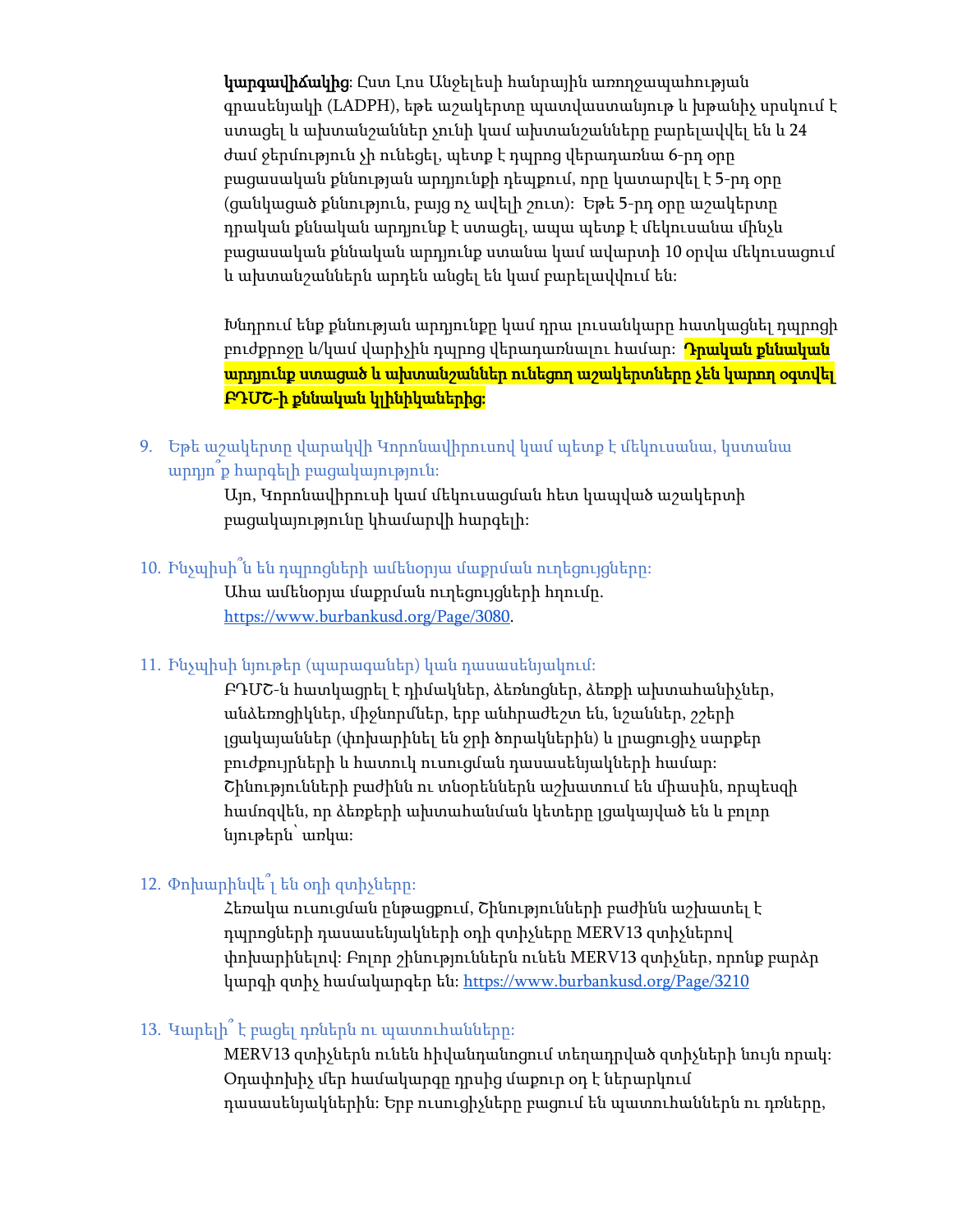այն խթանում է օդափուության համակարգի աշխատանքի որակը: Շինությունների բաժինը խորհուրդ է տալիս փակ պահել դռներն ու պատուհաններն՝ օդափոխության համակարգի աշխատանքը հեշտացնելու համար: Այնուամենայնիվ, եթե աշխատակիցը ցանկանում է բացել պատուհաններն ու դռները, ապա նա կարող է այն անել:

# 14. Կարո՞ղ են աշակերտներն օգտվել խաղահրապարակի սարքերից:

Այո: Աշակերտները պետք է լվանան ձեռքերը, օգտվեն ձեռքի ախտահանիչ նյութից և ֆիզիկական հեռավորություն պահպանեն խաղահրապարակի սարքերից օգտվելիս: Պետք է նաև դրսում դիմակ կրել:

# 15. Կարո՞ղ են աշակերտներն ահկախ (ինքնուրույն) ուսուցում ստանալ:

Ըստ Կալիֆոռնիայի նահանգի, «ծնողները կարող են անհատականացված ուսուցում պահանջել, որոնց երեխաների առողջությունը վտանգի տակ կարող է լինել անձամբ դպրոց հաճախելու պայմաններում, որը որոշվում է աշակրետի ծնողի կամ պահապանի կողմից»:

Միջանակարգ դպրոց – Անկախ ուսուցման ակադեմիան (ILA) այն աշակերտների համար է, ովքեր ցանկանում են ինքնուրույն սովորել կիսամյակի ընթացքում կամ ավելի երկար ժամանակ: 7-12-րդ դասարանների աշակերտները կարող են արձանագրվել հավելյալ տեղեկություն ստանալու համար.

[https://docs.google.com/forms/d/e/1FAIpQLSdQndDLx4mgLnlfFDSsJsoqz3GXQTPqY](https://docs.google.com/forms/d/e/1FAIpQLSdQndDLx4mgLnlfFDSsJsoqz3GXQTPqYyc6_xyTCfuoxvq8Fw/viewform) [yc6\\_xyTCfuoxvq8Fw/viewform](https://docs.google.com/forms/d/e/1FAIpQLSdQndDLx4mgLnlfFDSsJsoqz3GXQTPqYyc6_xyTCfuoxvq8Fw/viewform)

\*Եթե ձեզ մտահոգում է Օմիկրոն տարբերակը և ցանկանում եք երեխային գրանցել անկախ (ինքնուրույն) ուսուցում ստանալու համար, խնդրում ենք դիմել դպրոցի ադմինիստրատորին/տնօրենին:

16. Կստանա՞ն աշակերտները տնային պայմաններում կատարվող քննական փաթեթներ: ԲԴՄՇ-ն այսօր կստանա այդ փաթեթները և կբաշխի դպրոցներին չորեքշաբթի օրը: Մ-12-րդ դասարանի յուրաքանչյուր աշակերտ կստանա 2 փաթեթ: Կսանանք լրացուցիչ տեղեկություն: Ահա հանրային առողջապահության տեսաժապավենի հղումը, թե ինչպես օգտվել այդ փաթեթից. [http://bit.ly/COVID-self-swab.](http://bit.ly/COVID-self-swab)

# 17. Որտե՞ղ կարող են աշակերտները քննություն ստանալ: (եթե ախտանշաններ չունեն և վերջին 2 շաբաթների ընթացքում դրական քննական արդյունք չեն ստացել)

Երեքշաբթի, հուվարի 4, 2022 Ջոն Բրոզ միջնակարգ դպրոցում, ժ. 2-8 Չորեքշաբթի, հուվարի 5, 2022 Դոլորես Հուերտա միջանկյալ դպրոցում, ժ. 2-8 (դահլիճի նախասրահում) Հինգշաբթի, հունվարի 6, 2022 Մյուիր միջանկյալ դպրոցում, ժ. 2-8 (դահլիճում)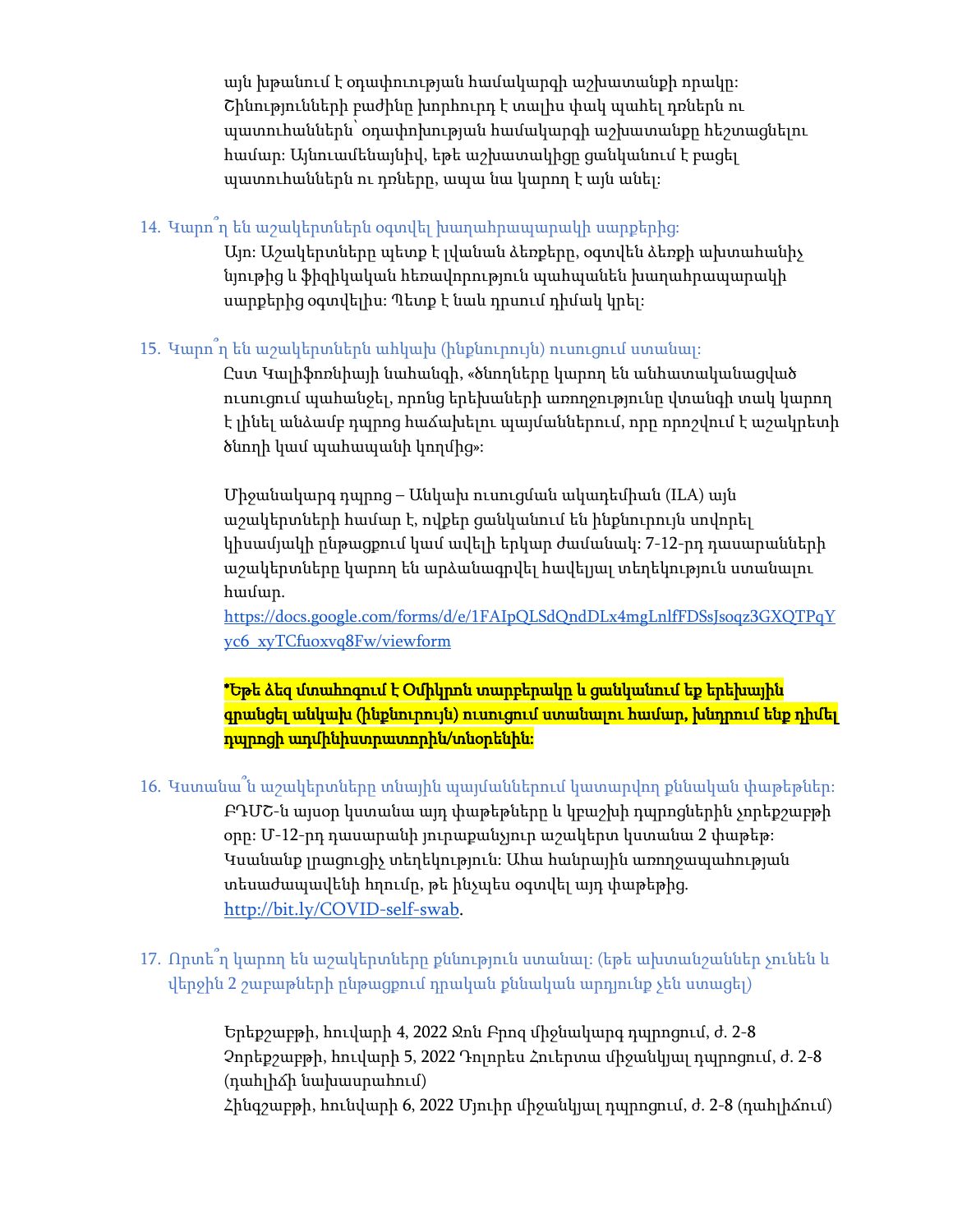\*Ահա արձանագրության հղումը. [REGISTRATION-](https://us-east-2.protection.sophos.com/?d=formdr.com&u=aHR0cHM6Ly9hcHAuZm9ybWRyLmNvbS9wcmFjdGljZS9NVFUyTmpNPS9mb3JtL0wwTDd1SERSX21uSWlLYkNweFlBcGdYVXVhOWFyN2F2&i=NWVhMGI5Y2JiMDIzNGIxMTk2NTMwZDYy&t=TXZ4N0Y0dGFQQWMzdWlUa2E3RnZ3RmFSOE5GTTcvNGdxZ0QwbXF1UGhkND0=&h=021447b90c57440f819beb79a1e29956)ԱՐՁԱՆԱԳՐՈՒԹՅՈՒՆ

18. Կա՞ն որևէ խորհուրդներ ճամփորդողների համար:

[https://www.cdph.ca.gov/programs/CID/DCDC/pages/COVID-19/Travel-](https://www.cdph.ca.gov/programs/CID/DCDC/pages/COVID-19/Travel-Advisory.aspx)[Advisory.aspx](https://www.cdph.ca.gov/programs/CID/DCDC/pages/COVID-19/Travel-Advisory.aspx)

- 19. Պետք է՞ աշակերտները և աշխատակիցները դիմակ կրեն միջանցքում: Աշակերտները և աշխատակազմը պետք է միշտ դիմակ կրի թե՛ դրսում և, թե՛ ներսում:
- 20. Սնունդ կմատուցի՞ դասամիջոցի և ճաշի ժամերին:

Այո, ԲԴՄՇ-ի Սննդի ծառայությունների բաժինը դպրոցներում սնունդ կհատկացնի:

21. Ի՞նչ պետք է անել, եթե մտահոգված ենք առողջապահական կամ անվտանգության կանոնների խախտումներով:

> Եթե մտահոգված եք, առաջին հերթին խոսել աշակերտի ուսուցչի կամ դպրոցի ադմինիստրատորի հետ: Հետո կարող եք զանգահարել We-Tip թեժգծին 1-800- 873-7283 հեռախոսահամարով կամ էլեկտրոնային նամակ ուղարկել [stacycashman@burbankusd.org](mailto:stacycashman@burbankusd.org) կամ [Re-openingschool@burbankusd.org](mailto:Re-openingschool@burbankusd.org) հասցեներին: Այս զեկուցումները հասնում են Ուսանողական ծառայությունների բաժնի վարիչ Ստեյսի Քաշմանին: Քաջալերում ենք աշակերտներին և ծնողներին հյուրընկալել ԲԴՄՇ-ի կայքէջը դպրոցների վերաբացման, ռեսուրսների և Կորոնավիրուսի հանրային առողջապահության և անվտանգության կանոնների մասին մանրամասն տեղեկություն ստանալու համար: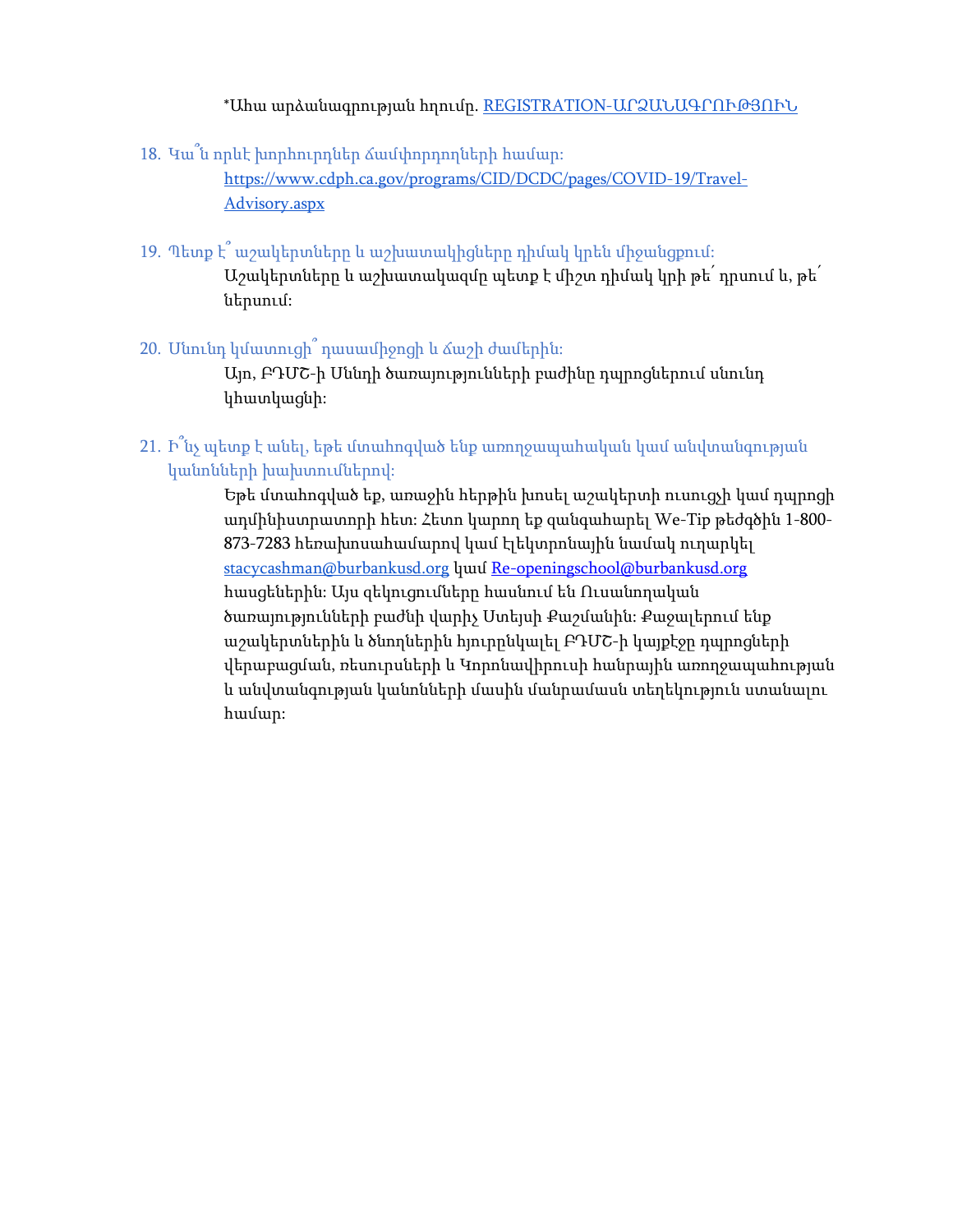# **BUSD Preguntas frecuentes sobre salud y seguridad para estudiantes y padres de familia (FAQ's) 1.3.22**

¡Bienvenidos de regreso a clases! Esperamos que haya tenido algo de descanso y tuvieron oportunidad de recargar pilas durante el receso de invierno. Apreciamos su esfuerzo continuo en asistir al colegio y seguir los lineamientos de salud y seguridad durante la pandemia. Aquí hay un enlace para que vea las últimas reconsideraciones en los lineamientos del Departamento de Salud Pública en el Condado de Los Ángeles. http://publichealth.lacounty.gov/media/coronavirus/docs/protocols/Reopening K12Schools.pdf. Para su noción, cabe destacar que los cambios a los lineamientos fueron distribuidos el 2 de enero 2022, por lo mismo estamos haciendo lo mejor que podemos para revisar y brindarles orientación al respecto. Agradecemos de antemano su paciencia.

A continuación, podrá revisar algunas de las respuestas a las preguntas más frecuentes. Si tiene dudas adicionales, por favor siéntase con la libertad de escribir un correo electrónico a [Re](mailto:Re-openingSchool@burbankusd.org)[openingSchool@burbankusd.org.](mailto:Re-openingSchool@burbankusd.org)

1. ¿Los estudiantes y el personal escolar tienen que usar mascarillas? ¿Los individuos que están inoculados tienen que usar mascarillas?

> Actualmente, el Departamento de Salud pública del condado de Los Ángeles, requiere que todos los estudiantes y el personal escolar independientemente de su estado de vacunación, use sus mascarillas en áreas interiores y ahora está **requiriendo el uso de mascarillas en áreas exteriores de conformidad con los cambios en los lineamientos de salud pública al 1/1/22**. De acuerdo con salud pública, "*Se requiere el uso de la mascarilla en áreas exteriores, cuando estén en sitios aglomerados en el exterior donde el distanciamiento social no se puede ejercer fácilmente o sea fiable de mantenerse, la única excepción a lo anterior es cuando se bebe agua o se come.*" Esto incluye durante el periodo de tránsito en los pasillos para estudiantes de secundaria y preparatoria. Los requerimientos del uso de mascarillas en el área exterior para estudiantes y personal escolar tienen como finalidad proporcionar protección adicional en caso de haya incremento en casos de la variante Omicron. Mientras el personal escolar estará recordando a los estudiantes sobre este nuevo requisito, apreciamos su alianza en también apoyarnos con los estudiantes a que recuerden seguir las directrices de salud y seguridad.

### 2. ¿Que tipo de mascarillas deben portar los estudiantes?

De acuerdo con los lineamientos de LADPH (según sus siglas en inglés), se "recomienda encarecidamente, pero no es requerido, que los estudiantes usen mascarillas modernizadas o de alto grado, la cual como mínimo se colocan bien, no sean mascarillas con múltiples capas de tela sin material tejido con un alambre sobre la nariz. Nada dentro de este protocolo requiere que los colegios provean mascarillas modernizadas o de alto grado a su población general de estudiantes y se resalta que las preferencias de los padres deben respetarse en cuanto al PPE (según sus siglas en inglés) que el estudiante usa. **Sin embargo, el uso universal de mascarillas de algún tipo apropiado aun se requiere tanto para áreas interiores como exteriores dentro del recinto escolar."** Aquí hay un enlace para obtener una descripción detallada de los diferentes tipos de mascarillas ( presione menú para ver versión español) [https://www.fda.gov/medical-devices/coronavirus-covid-19-and-medical-devices/face](https://www.fda.gov/medical-devices/coronavirus-covid-19-and-medical-devices/face-masks-barrier-face-coverings-surgical-masks-and-respirators-covid-19#:%7E:text=The%20FDA%20does%20not%20have,of%20NIOSH%2DApproval)[masks-barrier-face-coverings-surgical-masks-and-respirators-covid-](https://www.fda.gov/medical-devices/coronavirus-covid-19-and-medical-devices/face-masks-barrier-face-coverings-surgical-masks-and-respirators-covid-19#:%7E:text=The%20FDA%20does%20not%20have,of%20NIOSH%2DApproval)[19#:~:text=The%20FDA%20does%20not%20have,of%20NIOSH%2DApproval.](https://www.fda.gov/medical-devices/coronavirus-covid-19-and-medical-devices/face-masks-barrier-face-coverings-surgical-masks-and-respirators-covid-19#:%7E:text=The%20FDA%20does%20not%20have,of%20NIOSH%2DApproval)

3. ¿Qué pasa si un estudiante se niega a usar la mascarilla?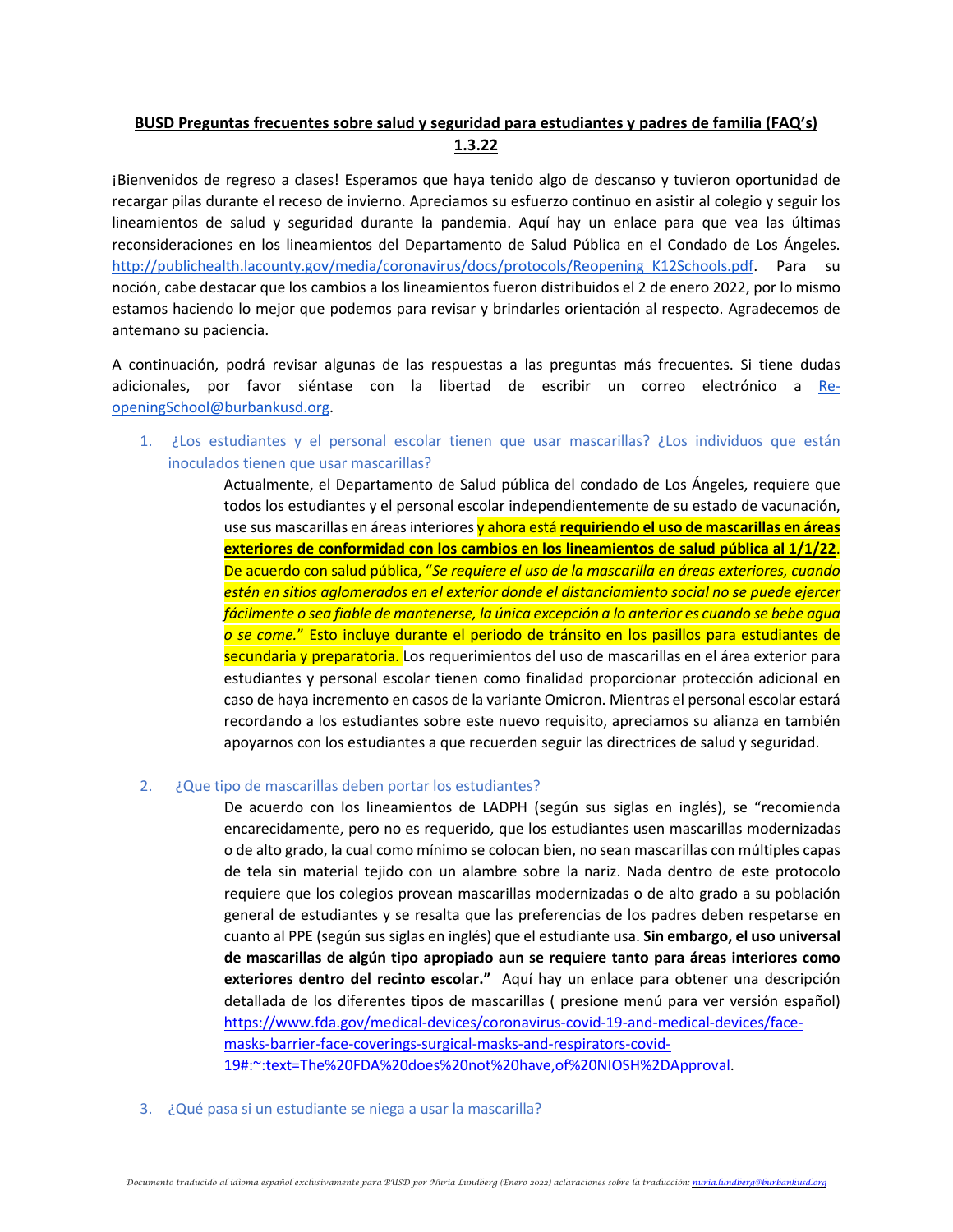De acuerdo con los lineamientos de salud pública las mascarillas son obligatorias. Si el estudiante o el miembro del personal no cuentan con una mascarilla, esta última le será proporcionada. Si a un estudiante le está costando trabajo utilizar la mascarilla, entonces el profesor y el equipo administrativo colaborarán para apoyar al estudiante en enseñarle sobre la forma correcta de usar una mascarilla. Si el estudiante es desafiante y se rehusa a usar la mascarilla, entonces implementaremos una disciplina progresiva. Liga para leer sobre la política

#### inglés

<https://drive.google.com/file/d/11jvsSpAUIcjeJWk4sKorLN9ko4CMWWZG/view?usp=sharing>

Hemos estado siguiendo estas políticas disciplinarias y sostuvimos reuniones con los padres de familia y estudiantes para ejercer los requerimientos de mascarillas. Comprendemos que muchos de los estudiantes necesitan recordatorios, pero si un estudiante se muestra desafiante en cuanto a protocolos de salud y seguridad, entonces necesitaremos ejercer medidas disciplinarias.

4. ¿Qué pasa si un estudiante con necesidades especiales o con una condición médica le impide el uso de la mascarilla?

> El Departamento de Educación Especial ya ha revisado y detectado a los estudiantes que necesitan acomodos, también han colaborado con los administradores y personal de los colegios para crear un plan que asista al estudiante. Este grupo es muy pequeño, pero si tiene alguna inquietud, de favor contacte al equipo administrativo o el equipo de educación especial de su plantel. Favor de leer los lineamientos sobre el uso de la mascarilla para estudiantes en educación especial o que tienen condiciones médicas. Enlace a la política <https://drive.google.com/file/d/1NA-C8ImfAAeqkEgHehVpfSnPYL5XAxzu/view> inglés [https://drive.google.com/file/d/1hYKINoa5V7A4ZSXJ-U9aiErvjDh4PqDM/view.](https://drive.google.com/file/d/1hYKINoa5V7A4ZSXJ-U9aiErvjDh4PqDM/view)

5. ¿Los estudiantes pueden usar escudos faciales?

Si, pero el estudiante debería usar una mascarilla por debajo el escudo facial o cortina.

### 6. ¿Se requiere que los profesores y el personal escolar se pongan el refuerzo de la vacuna?

Actualmente, no se está requiriendo el refuerzo de la vacuna de Covid-19 para contrataciones, aunque la mayoría de nuestro personal ha sido vacunado. Sin embargo,salud pública está recomendando a todos los empleados que se apliquen el refuerzo de la vacuna como protección adicional contra la variante Omicron. **Adicionalmente, los lineamientos de salud publica han cambiado y los empleados eligibles para una refuerzo, y aun no lo reciben, se les requiere guardar cuarentena por 5 dias después de ser expuestos a un caso positivo.**  Actualmente, La Mesa Directiva de la Educacion y el Superintendente están cosiderando requerir la aplicación del refuerzo para todos los empleados. Las citas para aplicar el refuerzo están disponibles en nuestra comunidad, favor de presionar el siguiente enlace (de la parte superior izquierda de la página presione donde dice "translate" para encontrar el idioma español) <http://publichealth.lacounty.gov/acd/ncorona2019/vaccine/hcwsignup/>

7. ¿Cuáles son las normas actuales de guardar cuarentena **si un estudiante tiene un contacto cercano a alguien infectado?**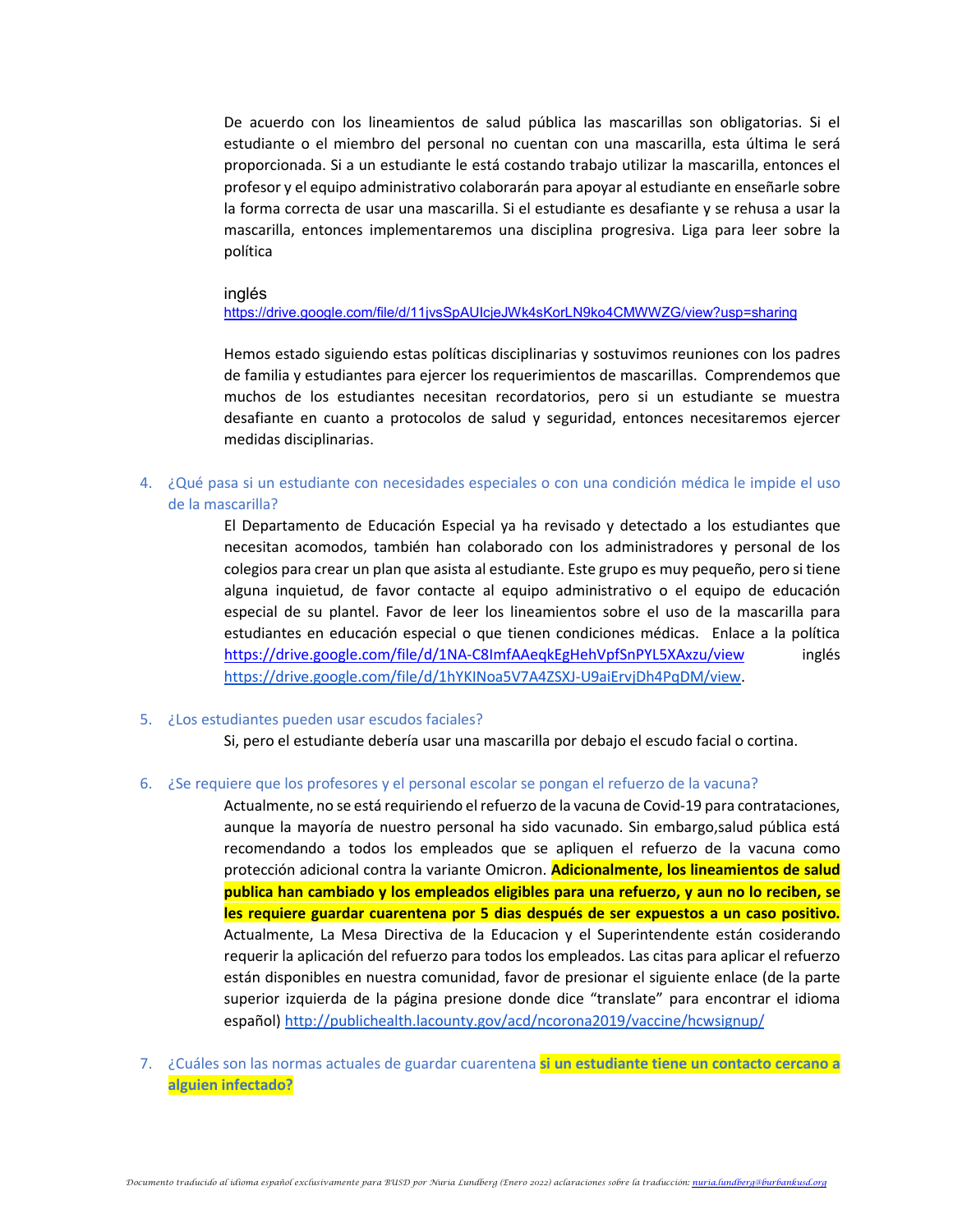De acuerdo con LADPH (según sus siglas en inglés), si en un contacto cercano el estudiante estuvo expuesto a un caso positivo por 15 minutos o más en un periodo de 24 horas, y este último está vacunado, cuenta con el refuerzo, no presenta síntomas y no tiene fiebre por 24 horas, **el estudiante no necesita guardar cuarentena. Sin embargo, LADPH está recomendando que los estudiantes obtengan una prueba de diagnostico viral de todas maneras.** Los estudiantes no necesitan guardar cuarentena antes del día 5, si están completamente vacunados, con refuerzo y asintomáticos. Los estudiantes y padres pueden presentar una foto con su prueba negativa a la enfermera escolar. También estamos enviando información adicional a los padres, estudiantes y personal escolar, sobre las clínicas BUSD para aplicar la prueba.

**Si los estudiantes no están completamente vacunados o con su refuerzo, son considerados como contactos cercanos, necesitarán guardar cuarentena por 5 días, ser asintomáticos y tomar una prueba viral o de antigenos que de negativa el quinto día o después (no antes de eso) para poder regresar.** 

**\*Contactos cercanos que no están vacunados y son asintomáticos, podrán regresar a trabajar o al colegio el sexto día de dar negativo en la prueba viral (pruebas caseras son aceptables). La prueba negativa deberá llevarse a cabo el quinto día no antes de eso. También estamos incorporando clínicas de pruebas en ambas preparatorias de lunes a jueves, entonces si alguien fue expuesto, tanto empleados como estudiantes asintomáticos pueden acudir a nuestros recintos para tomar la prueba en el quinto día. Favor de tomar nota en cuenta que los estudiantes que han tenido o tienen síntomas no pueden usar nuestras clínicas de pruebas BUSD.** 

### 8. Si un estudiante sale positivo en la prueba, ¿necesita aislarse? ¿**Qué pasa si están vacunados y tienen el refuerzo de la vacuna?**

Sí, un estudiante da positivo, deberá aislarse durante 5 días, **independientemente de su estado de inoculación, refuerzo de la vacuna y síntomas.** De acuerdo con LADPH (según sus siglas en inglés), si un estudiante está vacunado, tiene el refuerzo, no presenta síntomas, o un progreso en los síntomas y está libre de fiebre por 24 horas, puede regresar al colegio el sexto día con un diagnóstico negativo de una prueba viral o casera a partir del quinto día (pero asegúrese que no sea antes de ese día). Si el estudiante da positivo en su prueba el quinto día,entonces, necesitará permanecer en aislamiento hasta que reciban una prueba negativa o completan un período de 10 días de aislamiento y muestren que hay un progreso en los síntomas o que los mismos ya no se presenten.

Favor de mostrar a la enfermera escolar y/o el supervisor inmediato una foto de los resultados de la prueba para poder regresar al colegio. **Los estudiantes que dieron positivo originalmente y tienen síntomas, no pueden acudir a las clínicas de prueba del BUSD.** 

9. Sí un estudiante contrae Covid o es colocado en cuarentena ¿se justificará la falta de asistencia escolar?

Sí, Será una falta justificada por Covid o cuarentena para el estudiante.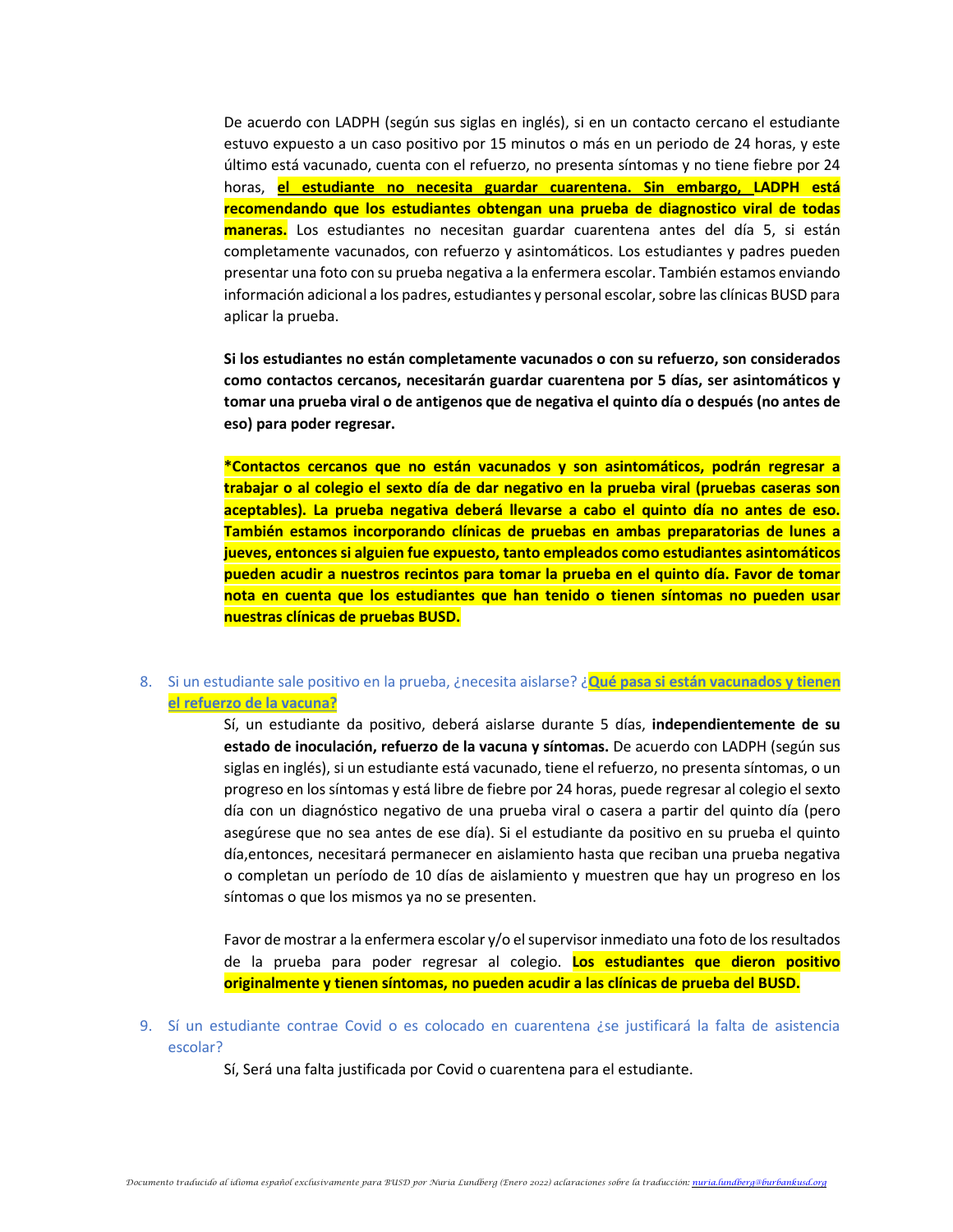#### 10. ¿Cuáles son los lineamientos de limpieza diarios para los colegios?

el enlace para los lineamientos de limpieza diarios está como sigue [https://drive.google.com/file/d/1y0m\\_JAGn2O1BgC1seCXIpJxm50WPiJwD/view](https://drive.google.com/file/d/1y0m_JAGn2O1BgC1seCXIpJxm50WPiJwD/view)

#### 11. ¿Qué materiales están disponibles en el salón de clase?

BUSD ha proporcionado mascarillas, guantes, gel desinfectante de manos, toallas húmedas, divisiones (donde se necesitan), señalización, rellenado de botellas (reemplazados por los bebederos), y equipo adicional para enfermeras y salones en educacion especial. Los recintos y directores escolares colaboran para asegurar que las estaciones de desinfeccion sean rellenados y los materiales estén listos y disponibles.

### 12. ¿Se han actualizado los filtros de aire?

Durante la enseñanza a distancia, nuestro equipo de instalaciones ha trabajado arduamente equipando las instalaciones y salones de clase de los colegios con filtros MERV13. todos los planteles tienen filtros MERV13, los cuales tienen un sistema de filtración de alto grado. <https://www.burbankusd.org/Page/3210>

### 13. ¿Se van a abrir las puertas y ventanas?

Los filtros MERV13 son similares en calidad a los que se instalan en hospitales. Nuestro sistema de ventilación recoge aire del exterior para ventilar los salones. Cuando los profesores abren las ventanas y puertas, esto desvirtua la calidad del funcionamiento del sistema de ventilación. Instalaciones recomienda mantener las puertas y ventanas cerradas para ayudar el sistema de ventilación. Sin embargo, esta permitido si los empleados prefieren dejar las ventanas y puertas abiertas, está permitido.

#### 14. ¿Los estudiantes pueden usar el equipo de juegos en el patio del recreo?

Sí. Los estudiantes deben lavar sus manos, usar gel desinfectante de manos y preservar el distanciamiento social cuando estén en los aparatos de juegos en el patio. los estudiantes deben usar sus mascarillas en el área exterior.

#### 15. ¿Los estudiantes pueden optar por estudios independientes?

De acuerdo con el Estado de California, "Los padres de familia pueden solicitar estudios individualizados para un pupilo cuya salud pudiese estar en riesgo dentro de una enseñanza presencial, según sea determinado por los padres o guardianes del pupilol."

Secundaria y preparatoria - La finalidad de ILA (Academia de Estudios Independientes) es para estudiantes que quieran estudios independientes por un semestre o más. Los estudiantes en grados del 7-12 pueden registrarse para obtener mayores informes. [https://docs.google.com/forms/d/e/1FAIpQLSdQndDLx4mgLnlfFDSsJsoqz3GXQTPqYyc6\\_xyT](https://docs.google.com/forms/d/e/1FAIpQLSdQndDLx4mgLnlfFDSsJsoqz3GXQTPqYyc6_xyTCfuoxvq8Fw/viewform) [Cfuoxvq8Fw/viewform](https://docs.google.com/forms/d/e/1FAIpQLSdQndDLx4mgLnlfFDSsJsoqz3GXQTPqYyc6_xyTCfuoxvq8Fw/viewform)

**\*Si están interesados en el estudio independiente debido a inquietudes sobre Omicron, favor de contactar al administrador de su recinto escolar o con el director escolar.**

### 16. ¿Los estudiantes recibirán pruebas de COVID caseras?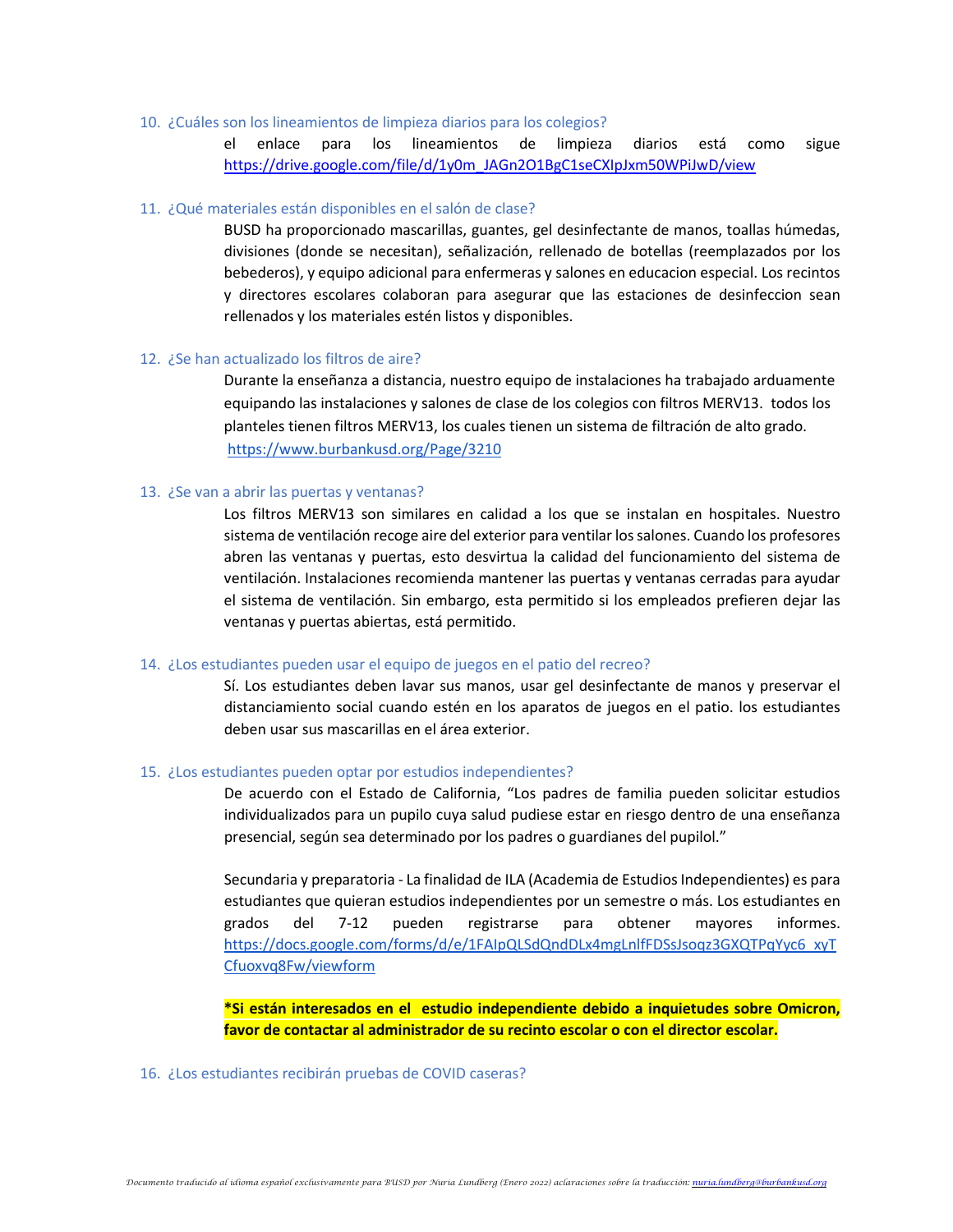Las pruebas de COVID se están entregando el día de hoy (3 enero 2022) y los recintos escolares los estarán distribuyendo el miércoles (5 de enero). Cada estudiante del grado K-12 recibirá 2 pruebas caseras. Pronto mas información será proporcionada. Aquí hay un enlace a un video de salud pública de como aplicar una prueba de COVID casera [http://bit.ly/COVID-self-swab.](http://bit.ly/COVID-self-swab)

17. ¿Los estudiantes donde pueden tomar la prueba de COVID? (Mientras estén asintomáticos y no hayan dado positivo durante las últimas 2 semanas)

> Lunes, 3 enero, 2022 en BHS de 2-8pm Martes, 4 enero, 2022, en JBHS de 2-8pm Miércoles, 5 enero, 2022, en Dolores Huerta MS de 2-8pm (lobby del auditorio) Jueves, 6 de enero, 2022, en Muir Middle School de 2-8pm (auditorio)

\*Enlace de registro en línea para la prueba [REGISTRATION](https://us-east-2.protection.sophos.com/?d=formdr.com&u=aHR0cHM6Ly9hcHAuZm9ybWRyLmNvbS9wcmFjdGljZS9NVFUyTmpNPS9mb3JtL0wwTDd1SERSX21uSWlLYkNweFlBcGdYVXVhOWFyN2F2&i=NWVhMGI5Y2JiMDIzNGIxMTk2NTMwZDYy&t=TXZ4N0Y0dGFQQWMzdWlUa2E3RnZ3RmFSOE5GTTcvNGdxZ0QwbXF1UGhkND0=&h=021447b90c57440f819beb79a1e29956)

### 18. ¿Hay recomendaciones de viajes?

<https://www.cdph.ca.gov/programs/CID/DCDC/pages/COVID-19/Travel-Advisory.aspx> Hay una versión en español en la página de internet del enlace, se ubica en la parte superior de dicha página

19. ¿Los estudiantes y el personal escolar necesitan usar mascarillas en los pasillos?

Los estudiantes y personal escolar deben usar sus mascarillas en todo momento tanto en áreas exteriores como interiores.

20. ¿Se va a proporcionar servicios alimenticios en el periodo de nutrición y almuerzo?

Sí, nuestros Servicios Alimenticios de BUSD proporcionará alimentos durante el periodo de nutrición y almuerzo en nuestros recintos escolares.

21. ¿Qué debo hacer si tengo la inquietud de que los protocolos de salud y seguridad están siendo infringidos?

> Primero hable con el profesor del estudiante o la administración del recinto escolar si tiene alguna inquietud. Luego, siéntase con la libertad de llamar a línea directa "We-Tip" al 1-800- 873-7283 o escriba un correo electrónico a [stacycashman@burbankusd.org](mailto:stacycashman@burbankusd.org) o Reopeningschool@burbankusd.org. Estos reportes llegan a Stacy Cashman en Servicios Estudiantiles. También promovemos con los estudiantes y sus padres que visiten la página de internet de BUSD para tener más información sobre la reapertura, recursos y lineamientos de salud y seguridad de Covid-19.